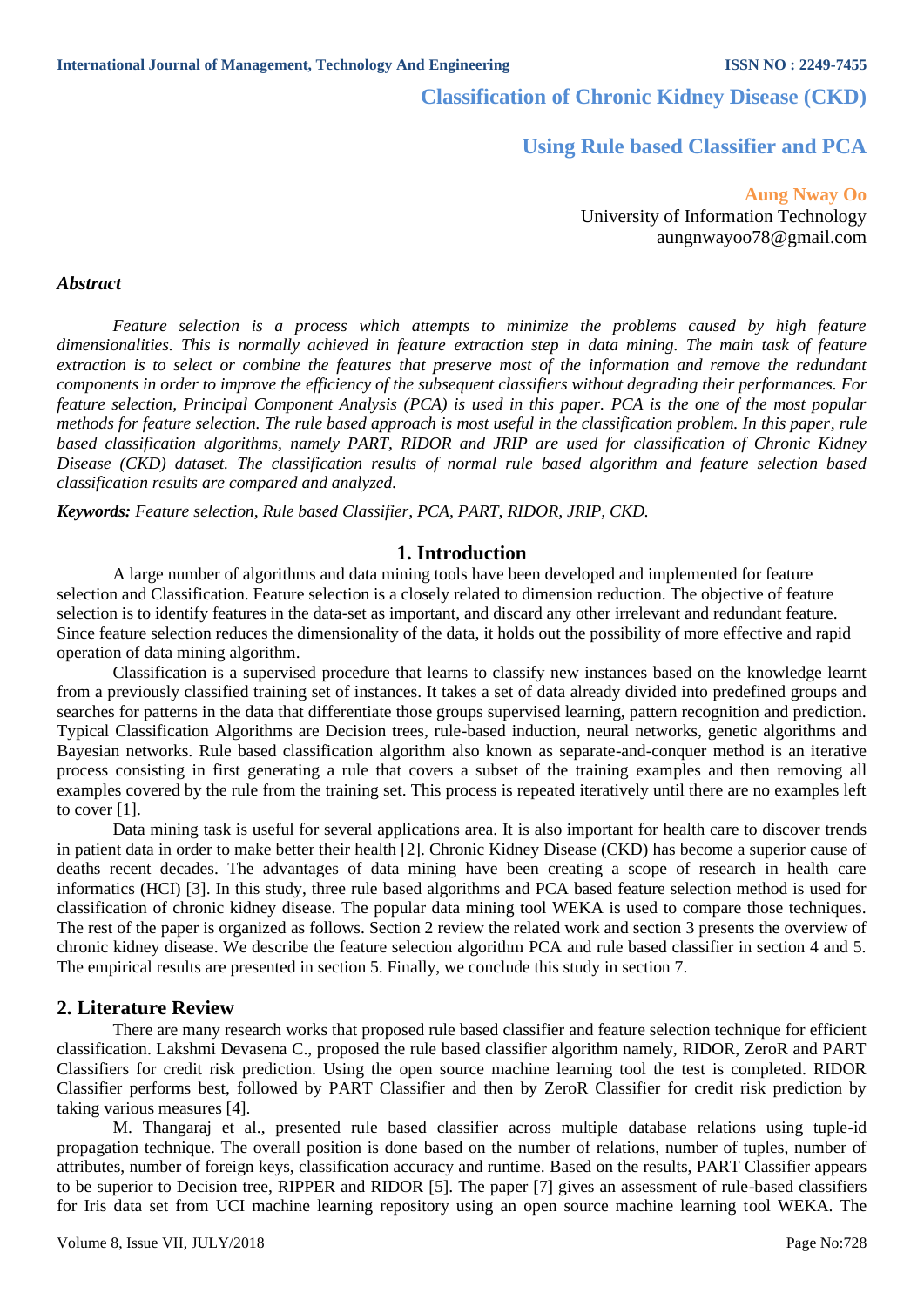#### **International Journal of Management, Technology And Engineering <b>ISSN NO : 2249-7455**

classification accuracy, mean absolute error and root mean squared error are calculated for each machine learning algorithm.

Włodzisław Duch [6] provided the introduction to the Rule based system. Rules descried in paper are the one used in classification (Classification, Machine Learning), regression (Regression, Statistics) and association tasks. Paper explained the various forms of rules that allow expression of different types of knowledge classical prepositional logic (C-rules), association rules (Arules), fuzzy logic (F-rules), M-of-N or threshold rules (T-rules) and prototype-based rules (P-rules) .All these types of rules are explained in detail with their advantages and disadvantages. S. Vijayarani and M. Muthulakshmi [8] provided the classification of the computer files based on their extension category using classification rule techniques.

Manmeet Kaur [9] proposed classification of patents by using the text mining approach based On principal component analysis and Logistics. Fungun Kuang et al. [10] presented the intruder detection system using the kernel principal component analysis, SVM and GA model. In the research article [11], authors introduced an ANFISAdaptive Neuro Fuzzy Inference System for to detect the CKD-Chronic Kinney Disease based on real medical data. Dr. S. Vijayaran [12], proposed the algorithms for kidney disease classification using naïve bayes and support vector machine and compare the algorithm performance. In [13] the author proposed the comparative study of chronic kidney disease classification using KNN and SVM. In recent year, there are many other approaches and algorithms are invented for feature selection and classification tasks.

## **3. Chronic kidney Disease**

Chronic kidney disease (CKD) is a type of kidney disease in which there is gradual loss of kidney function over a period of months or years. Early on there are typically no symptoms. Later, leg swelling, feeling tired, vomiting, loss of appetite, or confusion may develop. Complications may include heart disease, high blood pressure, bone disease, or anemia.

Causes of chronic kidney disease include diabetes, high blood pressure, glomerulonephritis, and polycystic kidney disease. Risk factors include a family history of the condition. Diagnosis is generally by blood tests to measure the glomerular filtration rate and urine tests to measure albumin. Further tests such as an ultrasound or kidney biopsy may be done to determine the underlying cause. A number of different classification systems exist [20].

Screening at-risk people is recommended. Initial treatments may include medications to manage blood pressure, blood sugar, and lower cholesterol. NSAIDs should be avoided. Other recommended measures include staying active and certain dietary changes. Severe disease may require hemodialysis, peritoneal dialysis, or a kidney transplant. Treatments for anemia and bone disease may also be required.

Chronic kidney disease affected 753 million people globally in 2016, including 417 million females and 336 million males. In 2015 it resulted in 1.2 million deaths, up from 409,000 in 1990. The causes that contribute to the greatest number of deaths are high blood pressure at 550,000, followed by diabetes at 418,000, and glomerulonephritis at 238,000.

## **4. PRINCIPAL COMPONENT ANALYSIS (PCA)**

The main advantage of PCA is that once these patterns are found in the data, the data is then compressed without much loss of information. It is widely used in most of the pattern recognition applications like face recognition, image compression, and for finding patterns in high dimensional data. Principal component analysis (PCA) is an essential technique in data compression and feature extraction [14]. It is well known that PCA has been widely used in data compression and feature selection.

Overview of PCA is briefly described as follows.

Assume that  $\{x_i\}$  where t =1, 2..., N are stochastic n dimensional input data records with mean (*u*). It is defined by the following Equation:

$$
\mu = \frac{1}{N} \sum_{t=1}^{N} x_t \tag{1}
$$

The covariance matrix of  $x_t$  is defined by

 $C = \frac{1}{x} \sum_{t=1}^{N} (x_t - \mu)(x_t - \mu)^T$  (2) PCA solves the following eigenvalue problem of covariance matrix C:

where  $\lambda_i$  (i =1,2,...,n) are the eigenvalues and  $v_i$ (i = 1,2,...,n) are the corresponding eigenvectors. To represent data records with low dimensional vectors, we only need to compute the m eigenvectors (called principal directions) corresponding to those m largest eigenvalues  $(m<sub>1</sub>)$ . It is well known that the variance of the projections of the input data onto the principal direction is greater than that of any other directions. Let

 $C_{vi} = \lambda_i v_i$  (3)

$$
\varphi = [v_1, v_2, \dots, v_m], A = diag[\lambda_1, \lambda_2, \dots, \lambda_m]
$$
 (4)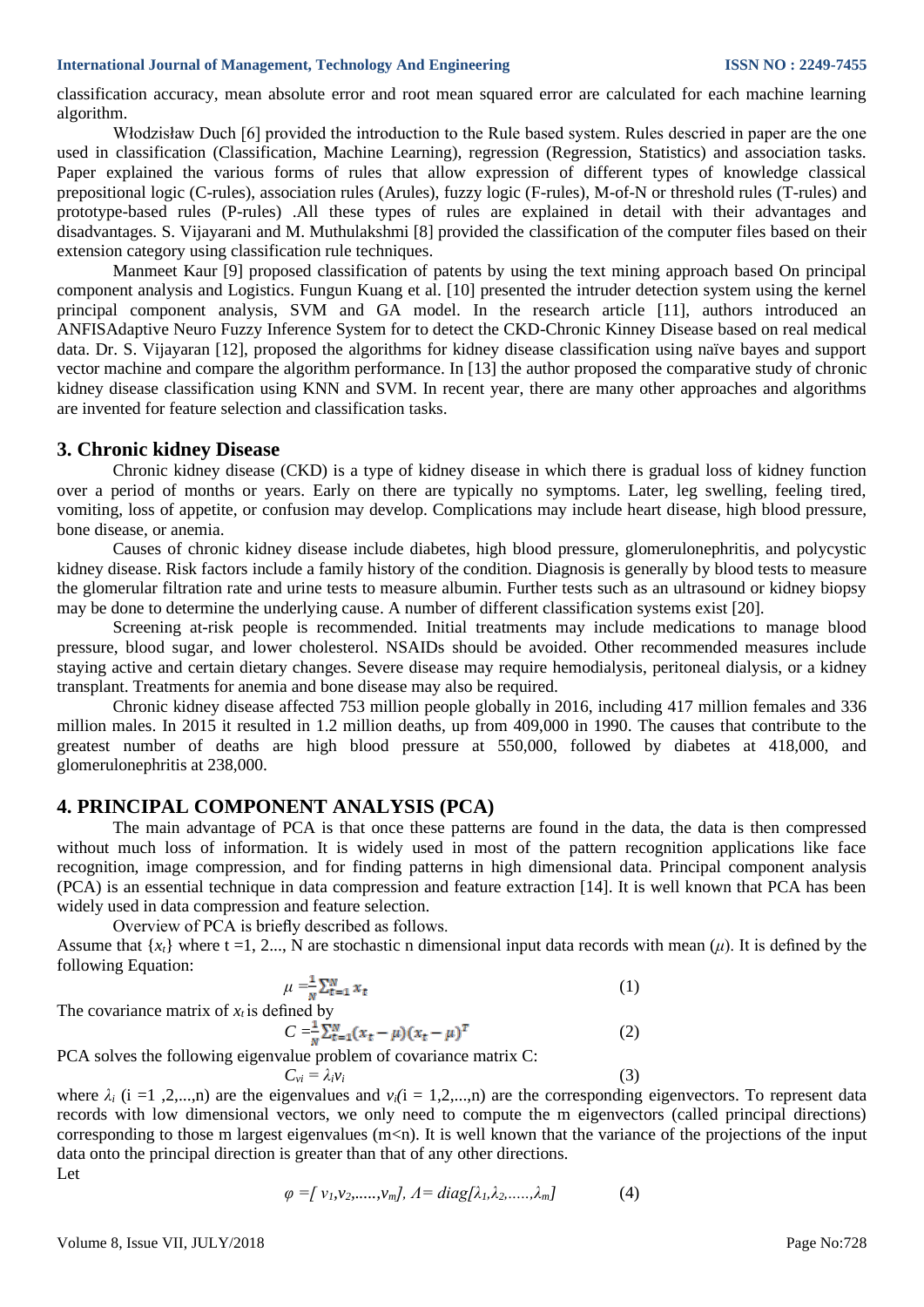**International Journal of Management, Technology And Engineering ISSN NO : 2249-7455**

Then

$$
C\Phi = \Phi A \tag{5}
$$

The parameter  $\nu$  denotes to the approximation precision of the m largest eigenvectors so that the following relation holds.

$$
\frac{\sum_{i=1}^{m} \lambda i}{\sum_{i=1}^{n} \lambda i} \geq v \tag{6}
$$

Based on (5) and (6) the number of eigenvectors can be selected and given a precision parameter *v*, the low dimensional feature vector of a new input data x is determined by

$$
x_f = \Phi \, \, x \tag{7}
$$

## **5. Rule based Classifiers**

Basically, in rule based classification, classification model is represented in the form of IF-THEN rules. Such rules have two part, the IF part is known as the rule antecedent and the else part is known as consequent. This structure tells that the antecedent part covers the tuples which satisfies the rule and part of consequent covers the tuples which does not satisfy the rule. Coverage and accuracy are the measures used to assess the rules. The percentage of tuple covered under rule is the coverage of that rule and percentage of correctness is the accuracy of that rule. This IF-THEN classification rules can be extracted from decision tree as this rules are easily interpreted by humans.

PART Algorithm (Rule-based Classification algorithm): Full form of PART is Projective Adaptive Resonance Theory [15]. PART is refined method of rule generation [16]. After rule generation entire tree generated, the best tree is selected and its leaves are translated into rules. PART support all type of classes like Binary and Nominal class and supports all type of attributes. PART is a separate-and-conquer rule learner proposed by Eibe and Witten [19]. PART builds a partial C4.5 decision tree in its each iteration and makes the best leaf into a rule. The algorithm is a combination of C4.5 and RIPPER rule learning.

RIDOR Algorithm (Rule-based Classification algorithm): The algorithm was introduced by Compton and Jansen, ripple-down rule technique as a methodology for the acquisition and maintenance of large rule-based systems [19]. Ridor algorithm is the implementation of a RippleDown Rule learner proposed by Gaines and Compton. RIDOR learns rules with exceptions by generating the default rule, using incremental reduced error pruning to find exceptions with the smallest error rate, finding the best exceptions for each exception, and iterating. The exceptions are a set of rules that predict classes other than the default. IREP is used to generate the exceptions.

JRIP Algorithm (Rule-based Classification algorithm): JRIP sometimes called as RIPPER is one of popular classifier algorithm [17][18]. In JRIP instances of the dataset are evaluated in increasing order, for given dataset of threat a set of rules are generated. JRIP (RIPPER) algorithm treats each dataset of given database and generates a set of rules including all the attributes of the class. Then next class will get evaluated and does the same process as previous class, this process continues until all the classes have been covered.

## **6. Results and Discussions**

The above three algorithms are compared using dataset namely Chronic Kidney Disease. These dataset are collected from UCI Repository in the website www.ucirepository.com. The dataset contains 400 instances and 25 attributes. The WEKA application is used for the evaluation. For each classifier 2/3 of the dataset is used for training and 1/3 of datasets is used for. The accuracy parameters and error rate of test results are described in the following table 1 and table 2.

| Table 1: Accuracy 1 arameters for CAD Lyanuation |                |                |                  |               |  |  |  |
|--------------------------------------------------|----------------|----------------|------------------|---------------|--|--|--|
| <b>Algorithm</b>                                 | <b>TP Rate</b> | <b>FP</b> Rate | <b>Precision</b> | <b>Recall</b> |  |  |  |
| <b>PART</b>                                      | 0.989          | 0.000          | 1.000            | 0.989         |  |  |  |
| <b>RIDOR</b>                                     | 0.977          | 0.000          | 1.000            | 0.977         |  |  |  |
| <b>JRIP</b>                                      | 0.955          | 0.042          | 0.977            | 0.955         |  |  |  |
| PCA+PART                                         | 1.000          | 0.000          | 1.000            | 1.000         |  |  |  |
| $PCA+$                                           | 0.989          | 0.000          | 1.000            | 0.989         |  |  |  |
| <b>RIDOR</b>                                     |                |                |                  |               |  |  |  |
| $PCA + JRIP$                                     | .000           | 0.021          | 0.989            | 1.000         |  |  |  |

**Table 1. Accuracy Parameters for CKD Evaluation**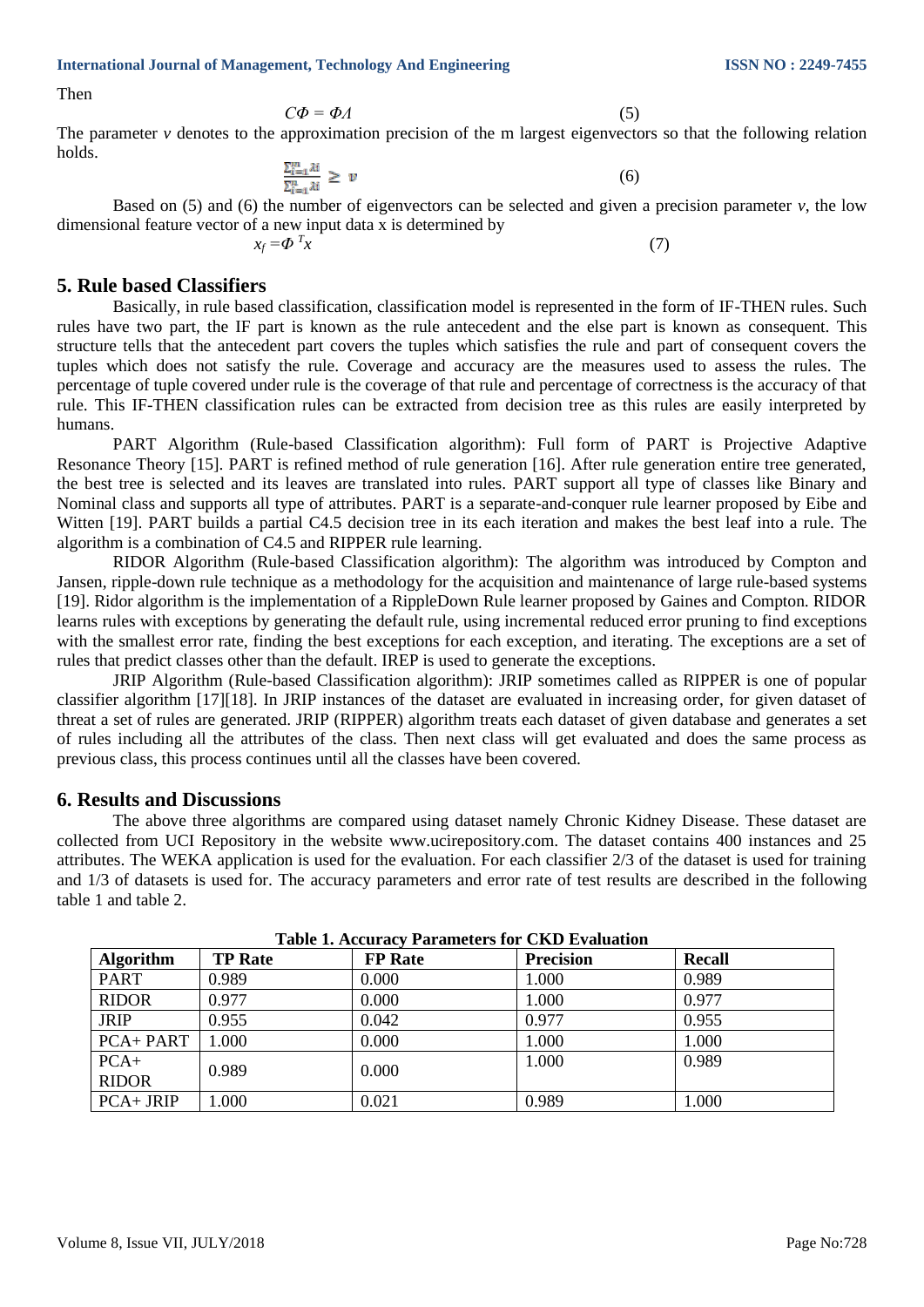### **International Journal of Management, Technology And Engineering ISSN NO : 2249-7455**

The error measurement four parameters are considered as:

- (i) RMSE Root mean squared error
- (ii) MAE Mean absolute error
- (iii) RRSE Root relative squared error
- (iv) RAE Relative absolute error

| Table 2. Error rate for CKD Evaluation |             |            |             |            |  |  |  |  |
|----------------------------------------|-------------|------------|-------------|------------|--|--|--|--|
| <b>Algorithm</b>                       | <b>RMSE</b> | <b>MAE</b> | <b>RRSE</b> | <b>RAE</b> |  |  |  |  |
| <b>PART</b>                            | 0.1225      | 0.0392     | 25.5737     | 8.3948     |  |  |  |  |
| <b>RIDOR</b>                           | 0.1213      | 0.0147     | 25.3109     | 3.1502     |  |  |  |  |
| <b>JRIP</b>                            | 0.2051      | 0.0553     | 42.8033     | 11.8563    |  |  |  |  |
| <b>PCA+PART</b>                        | $\theta$    | 0          |             | $\Omega$   |  |  |  |  |
| <b>PCA+ RIDOR</b>                      | 0.0857      | 0.0074     | 17.8975     | 1.5751     |  |  |  |  |
| $PCA+JRIP$                             | 0.0861      | 0.018      | 17.9755     | 3.8637     |  |  |  |  |

#### **Table 3. Accuracy results of CKD Evaluation**

| <b>PART</b> | <b>RIDOR</b> | JRIP      | $PCA+$<br><b>PART</b> | <b>PCA+ RIDOR</b> | $PCA + JRIP$ |
|-------------|--------------|-----------|-----------------------|-------------------|--------------|
| 99.2647 %   | 98.5294 %    | 95.5882 % | 100 %                 | 99.2647 %         | 99.2647 %    |



#### **Figure 1. Visualize results for accuracy of different classifiers**

## **7. Conclusion**

The comparative analysis of the three rule based algorithms for Chronic Kidney Disease (CKD) classification is presented in this paper. The results of experiment are presented in tabular and graphical form. From this study it is found that combination of PCA and PART is best algorithm for CKD classification.

## **REFERENCES**

[1] Phyu, Thair Nu. "Survey of classification techniques in data mining." Proceedings of the International Multi Conference of Engineers and Computer Scientists. Vol. 1. 2009.

[2] A. K. Sen, S. B. Patel, and D. D. Shukla, "A data mining technique for prediction of coronary heart disease using neuro-fuzzy integrated approach two level," International Journal Of Engineering And Computer Science ISSN, 2013, pp. 2319–7242.

[3] M. Herland, T. M. Khoshgoftaar, and R. Wald, "A review of data mining using big data in health informatics," Journal of Big Data, vol. 1, no. 1, p. 1, 2014.